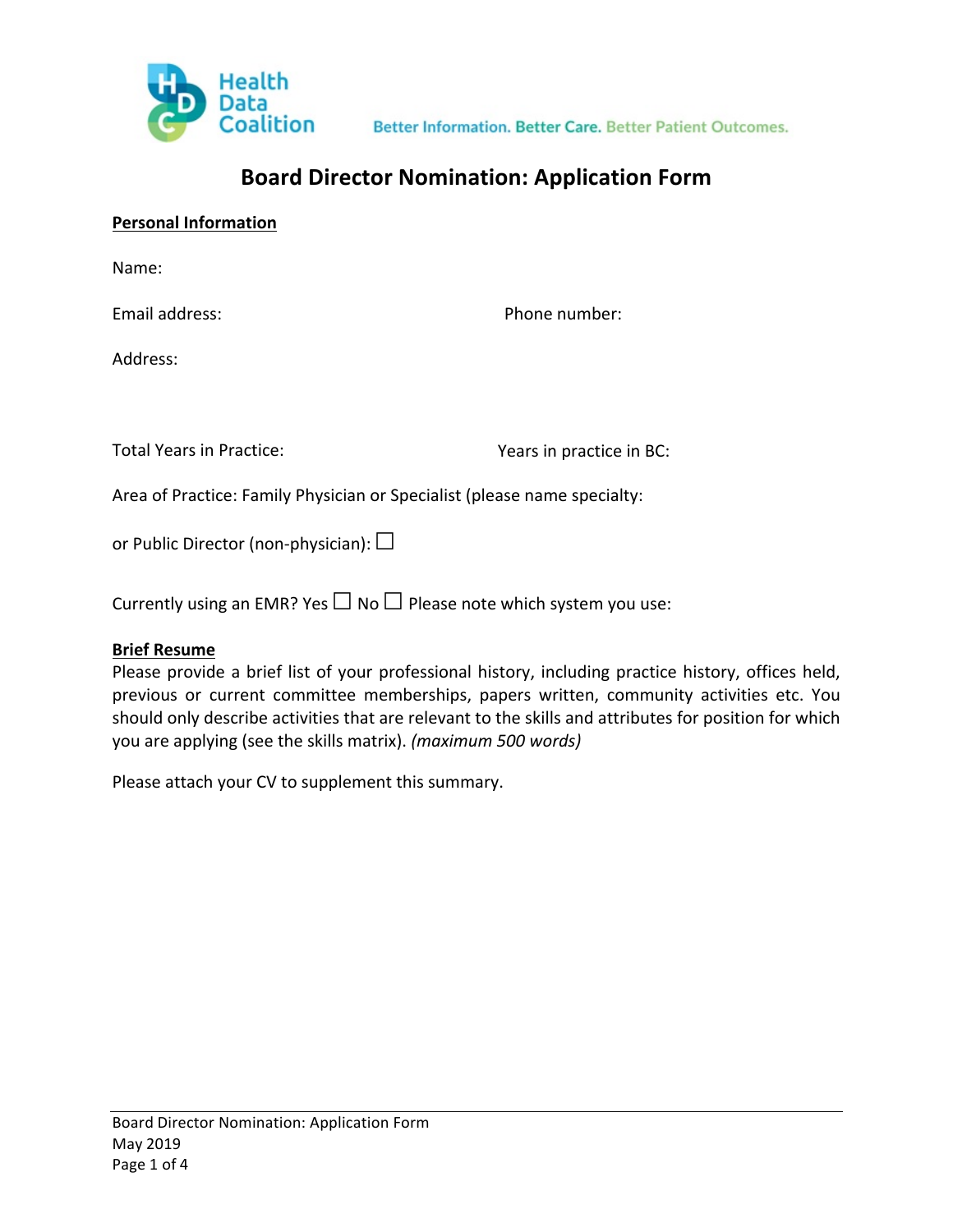

**Coalition** Better Information. Better Care. Better Patient Outcomes.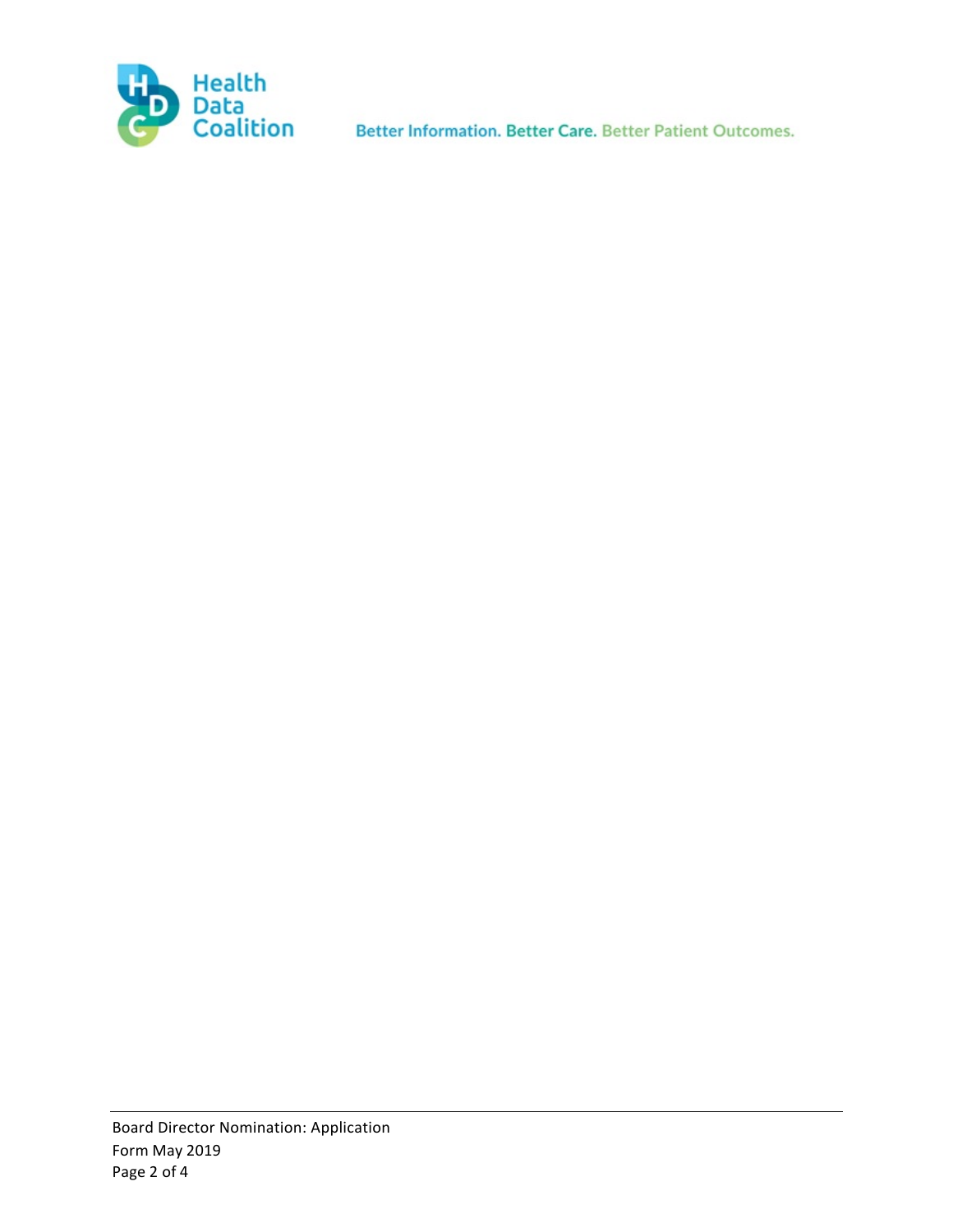

# **Self-Evaluation Matrix**

Please rate your background in terms of the priority attributes and describe your relevant experience. You are not expected to rate highly in all attributes.

- $1 =$  None (no direct or relevant experience in this area)
- $2$  = Minimal (little direct or relevant experience in this area)
- 3 = Basic (some limited and relevant experience in this area)
- $4$  = Skilled (significant direct and relevant experience in this area)
- 5 = Expert (expert in role, function, or area of knowledge)

| <b>Priority Attributes Sought</b>  | Self-rating: | Please describe your relevant<br>experience: |
|------------------------------------|--------------|----------------------------------------------|
| Passion for Quality Improvement,   |              |                                              |
| and understands a learning         |              |                                              |
| health system                      |              |                                              |
| Leadership experiences,            |              |                                              |
| engagement skills and positive     |              |                                              |
| relationships across the physician |              |                                              |
| community                          |              |                                              |
| Strategic knowledge of provincial  |              |                                              |
| health system dynamics and         |              |                                              |
| relationships                      |              |                                              |
| Is an OSCAR EMR user, and          |              |                                              |
| willing to be an advocate within   |              |                                              |
| that community                     |              |                                              |
| Business experience in             |              |                                              |
| successfully scaling up a          |              |                                              |
| technology organization            |              |                                              |
| Financial governance               |              |                                              |
| experience/acumen                  |              |                                              |
|                                    |              |                                              |
| Understanding of technology        |              |                                              |
| and data                           |              |                                              |
|                                    |              |                                              |
| Change management                  |              |                                              |
| <b>Research and informatics</b>    |              |                                              |
| experience                         |              |                                              |
|                                    |              |                                              |